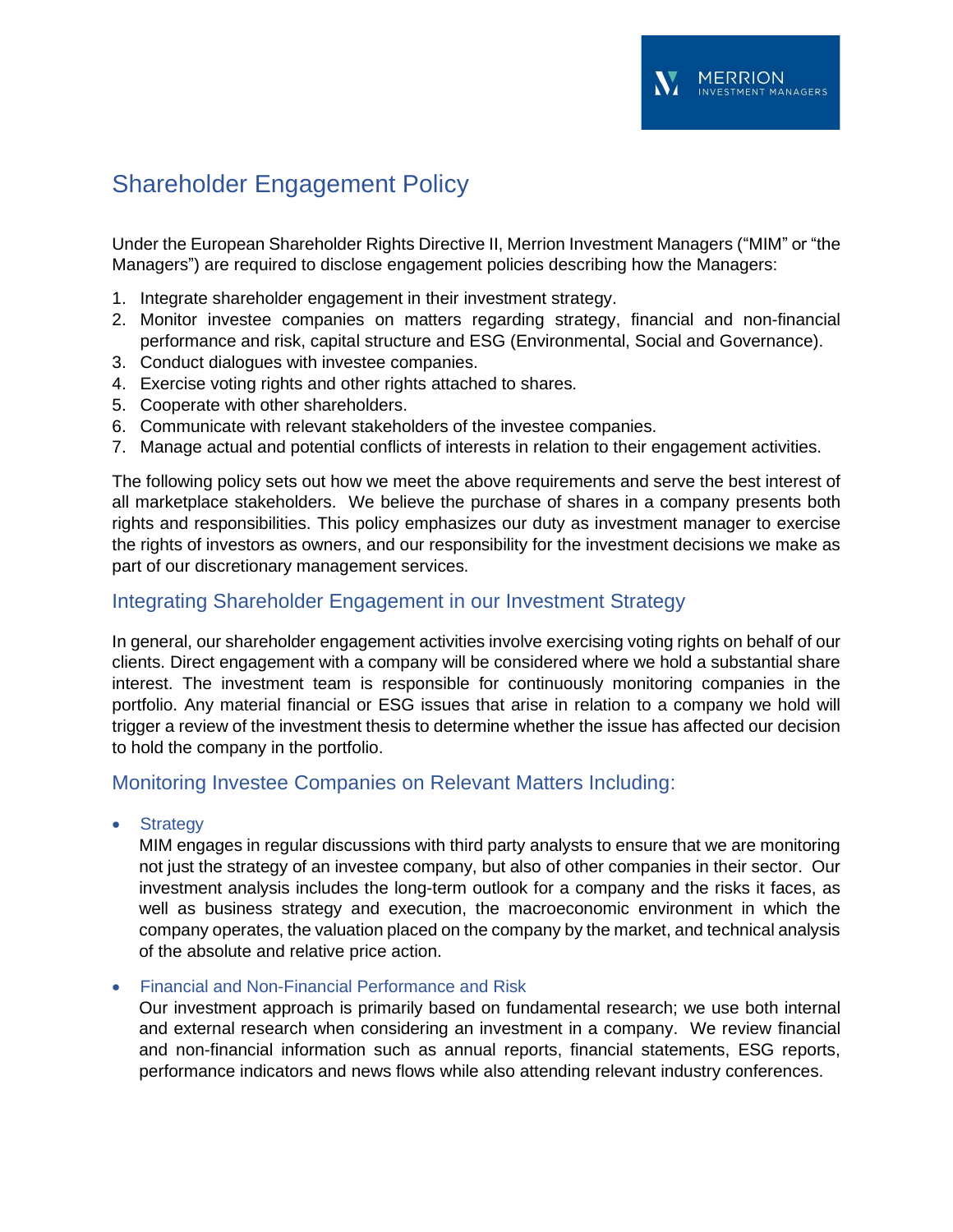### • Capital Structure

The capital structure of potential investee company as well as current holdings in the portfolio is reviewed and monitored on an ongoing basis.

### **ESG Matters**

MIM are long-term investors and therefore, the consideration of ESG matters is an important factor for the future sustainability of returns. Our long-term experience in the Socially Responsible Investing (SRI) space has provided us with the appropriate skills to assess ESG qualities of companies. We subscribe to third party ESG research which is complemented by the expertise of our inhouse Sustainability and Responsible Investing desk at Cantor Fitzgerald Ireland ("the Group").

## Conducting Dialogues with Investee Companies

In general, MIM will not engage in direct dialogue with investee companies. However, engagement in investee companies will be considered where we hold a substantial share interest.

## Exercising Voting Rights and other Rights Attached to Shares

MIM endeavours to vote on all eligible stock at every meeting. We have engaged Institutional Shareholder Services Ltd (ISS), a leading, independent provider of proxy voting advice and administrative services to assist us in this regard. ISS provide voting recommendations to MIM, based on a pre-agreed set of policy guidelines (reviewed annually). We currently use the ISS "Sustainability" voting guidelines, developed specifically to meet the standards consistent with the United Nations Principles for Responsible Investment (UNPRI).

The ISS Sustainability policy approach uses ESG risk indicators to identify ESG risk factors in public companies. These ESG risk indicators cover topics including the environment, human rights and impacts of business activities on local communities, labour rights and supply chain risks, consumer product safety, bribery and corruption, and governance & risk oversight failures.

ISS provides the voting recommendation, though MIM reserve the right to challenge these recommendations when we believe it is in the best interest of clients to do so.

#### *Records and disclosure*

ISS is responsible for tracking all our proxies and receives feeds from client custodians. A record of all proxy votes and information relevant to such votes is maintained by ISS and reports on proxy voting activities are available upon request. The reports include a summary of voting activity, with details such as the percentage of all votes where we voted against management, but also lists every ballot voted on including the management recommendation, our voting instruction, and our voting rationale.

## Cooperating with Other Shareholders

We may engage with other shareholders where we identify that other investors have similar concerns to us. We are not currently associated with an investor initiative; however, the Group's Sustainability and Responsible Investor desk continuously reviews this space and could facilitate engagement with investor initiatives when appropriate.